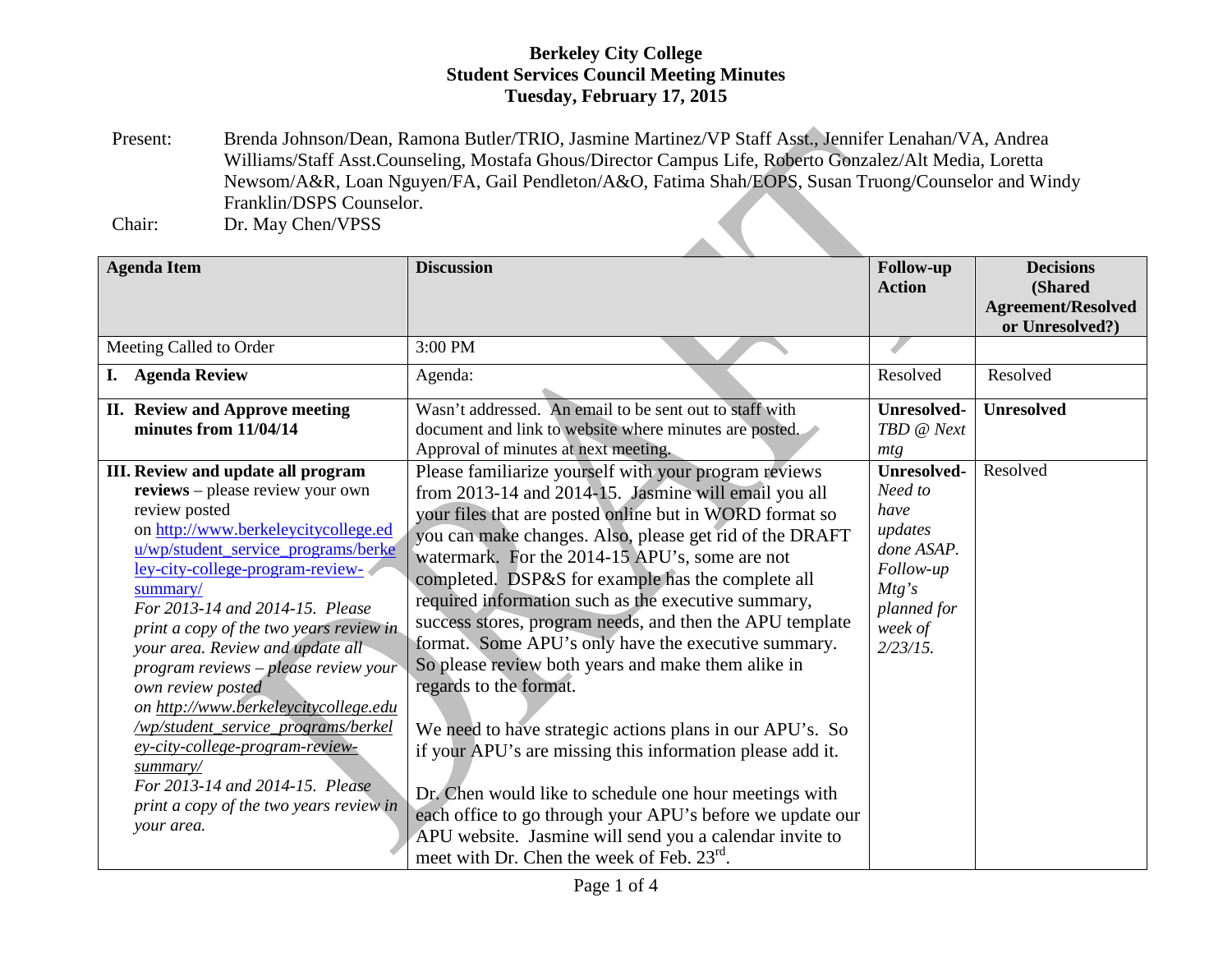| <b>IV. Preparation of Accreditation site</b><br>visit. Please review Accreditation<br>report<br>at http://www.berkeleycitycollege.ed<br>u/wp/accreditation/2015-self-<br>evaluation-report/<br>- look for Standard IIB | May pulled up the ACCJC website and asked that all get<br>familiar with Standard IIB. Brenda sent an invite for a<br>meeting next Monday, February 23 <sup>rd</sup> at 9am for Student<br>Services staff to participate. As a group you will be<br>interviewed by the site visiting team. So again it I very<br>important that you please familiarize yourself with<br>Standard IIB. There are various links to our evidence;<br>please see the evidence list for each standard listed on our<br>website. Each chapter follows the standard questions one<br>by one. Become familiar with the questions and responses.<br>May asked that each of us claim ownership of our areas.<br>Please also go through your web pages and make sure<br>everything is up to date. Also, please review and use your | Resolved | Resolved |
|------------------------------------------------------------------------------------------------------------------------------------------------------------------------------------------------------------------------|--------------------------------------------------------------------------------------------------------------------------------------------------------------------------------------------------------------------------------------------------------------------------------------------------------------------------------------------------------------------------------------------------------------------------------------------------------------------------------------------------------------------------------------------------------------------------------------------------------------------------------------------------------------------------------------------------------------------------------------------------------------------------------------------------------|----------|----------|
|                                                                                                                                                                                                                        | APU's to prepare.<br>May emailed before the meeting today a ACCJC Power<br>Point Presentation to assist us all. May went through the<br>slides with us all present today. May asked that Mostafa<br>familiarize ASBCC with this Power Point Presentation<br>since they will all be interviewed as well.<br>Please review your SLO's, Action Improvement Plans,<br>your budget, the Budget Allocation Model, and                                                                                                                                                                                                                                                                                                                                                                                        |          |          |
|                                                                                                                                                                                                                        | New/additional building space information. Please go<br>through the student achievement report and student success<br>report card.                                                                                                                                                                                                                                                                                                                                                                                                                                                                                                                                                                                                                                                                     |          |          |
| V.<br><b>Area Reports</b>                                                                                                                                                                                              | Gail Pendleton/A&O: Getting ready for next round of testing<br>in April. The schedule is completed and posted on the website<br>already. Also, placed on the website is more practice websites<br>for students to utilize. Gail has recently connected with<br>Berkeley Adult school to help get them better prepared to come<br>here and prepare for our assessment.                                                                                                                                                                                                                                                                                                                                                                                                                                  | Resolved | Resolved |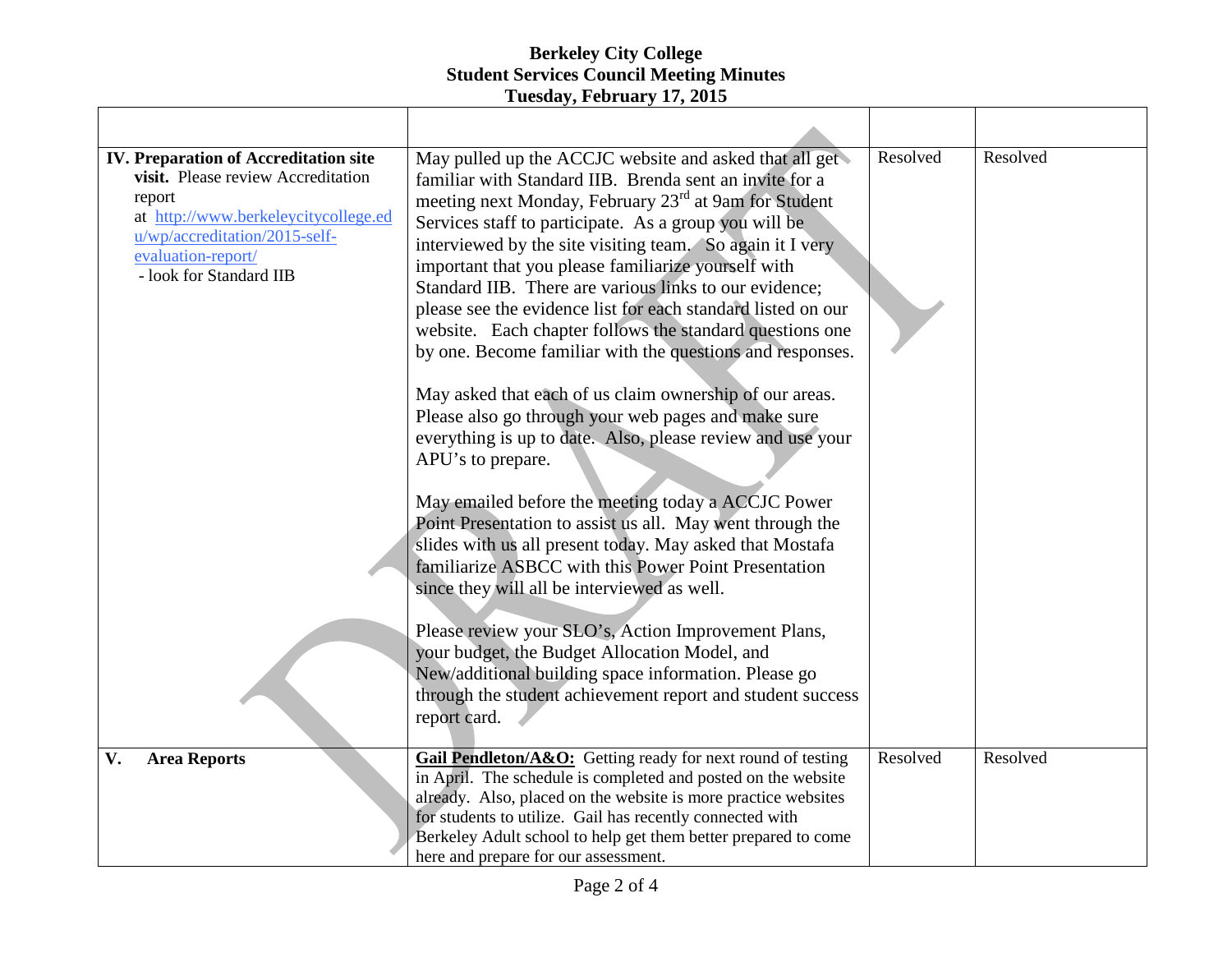| Loretta Newsom/A&R: Has requested about 150 non-resident                                                                        |  |
|---------------------------------------------------------------------------------------------------------------------------------|--|
| forms from them to document the evidence used to change a                                                                       |  |
| student to resident to non-resident. The Fall/Summer                                                                            |  |
| application will be available online in April as well as the class                                                              |  |
| schedule.                                                                                                                       |  |
|                                                                                                                                 |  |
| May Chen/VPSS: Student Services will have a district wide                                                                       |  |
| retreat with the goal to have all staff present. The date has not                                                               |  |
| yet been determined. We will work to ensure that we obtain                                                                      |  |
| student and hourly coverage so that all staff can attend. The                                                                   |  |
| location has not yet been determined; but the date will be early                                                                |  |
| April. Please submit your supply needs/plans in object                                                                          |  |
| codes 4000-6999 by 2/27/15 to May Chen and copy                                                                                 |  |
|                                                                                                                                 |  |
| Jasmine. Jasmine sent out an email last week requesting                                                                         |  |
| this information.                                                                                                               |  |
|                                                                                                                                 |  |
| <b>Fatima Shah/EOPS:</b> Getting ready for progress reports.                                                                    |  |
|                                                                                                                                 |  |
| <b>Loan Nguyen/Financial Aid:</b> Second disbursement coming                                                                    |  |
| mid- March. The system automatically packages files for                                                                         |  |
| students. Partnering with UCB help find jobs for our students;<br>they also do resume workshops for students as well. All work- |  |
| study funds have already been allocated this semester.                                                                          |  |
|                                                                                                                                 |  |
| Windy Franklin/DSP&S: Almost served 300 students this                                                                           |  |
| semester so far. Working on purchasing some new technology to                                                                   |  |
| update the LD program, technology center and DSP&S program                                                                      |  |
| in general. Still waiting on budget transfers back from August to                                                               |  |
| post.                                                                                                                           |  |
|                                                                                                                                 |  |
| <b>Susan Truong/Counseling:</b> Encourage students to come into                                                                 |  |
| Counseling now while it has slowed down before peak picks                                                                       |  |
| back up for the next enrollment period.                                                                                         |  |
|                                                                                                                                 |  |
| <b>Roberto Gonzalez/Alt.Media:</b> The Technology Committee is                                                                  |  |
| working in regards with obtaining funding for the college from,                                                                 |  |
| Measure A and a match from the district to update our                                                                           |  |